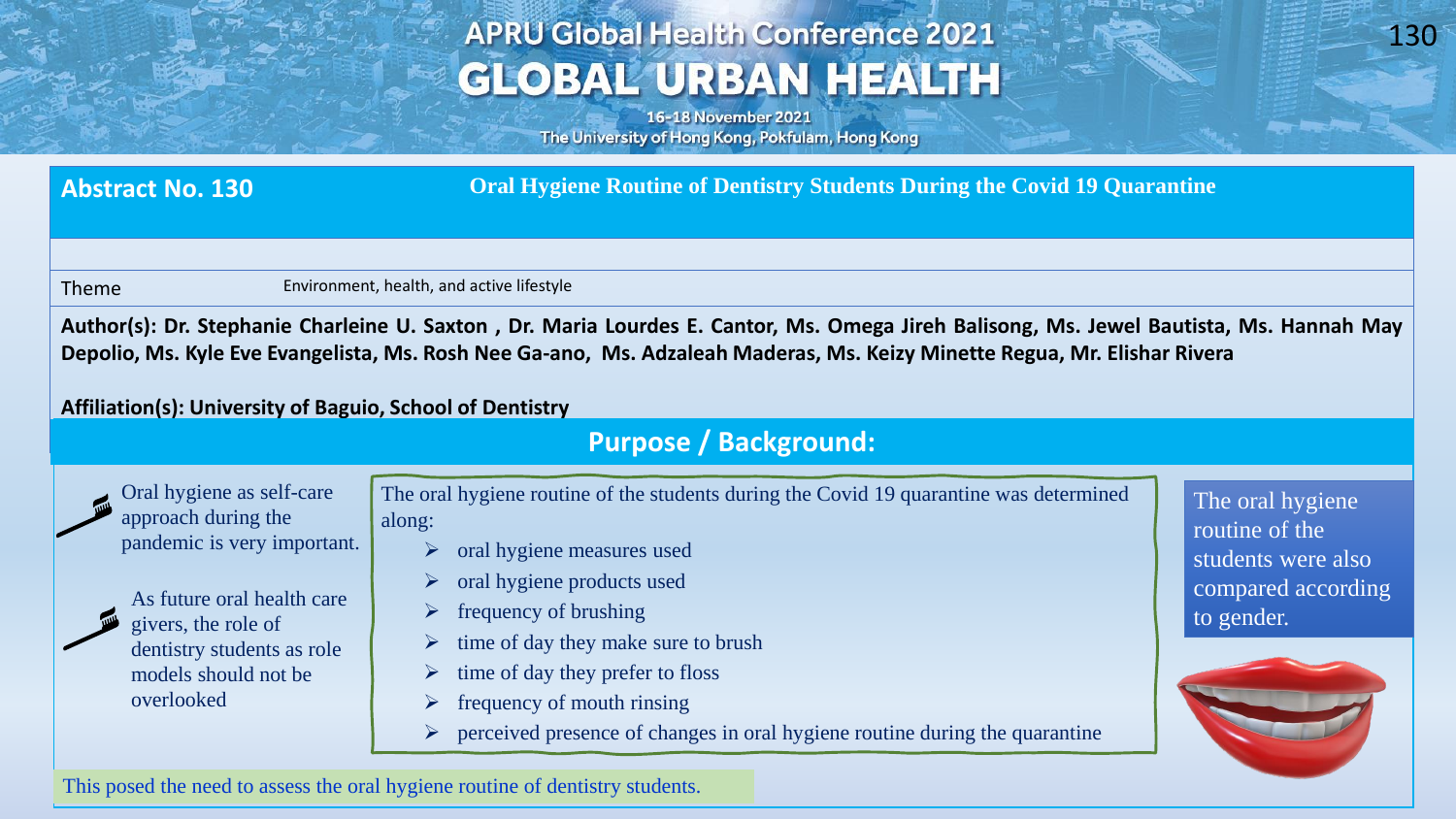# **APRU Global Health Conference 2021 GLOBAL URBAN HEALTH**

16-18 November 2021 The University of Hong Kong, Pokfulam, Hong Kong

**Abstract No. 130 Oral Hygiene Routine of Dentistry Students During the Covid 19 Quarantine**



This descriptive survey utilized an online questionnaire distributed to dentistry students who were enrolled during the Covid 19 quarantine.



Frequency counts and percentage were used to present and interpret the data.



Chi-square test was used to compare the oral hygiene routine of the male and female dentistry students.